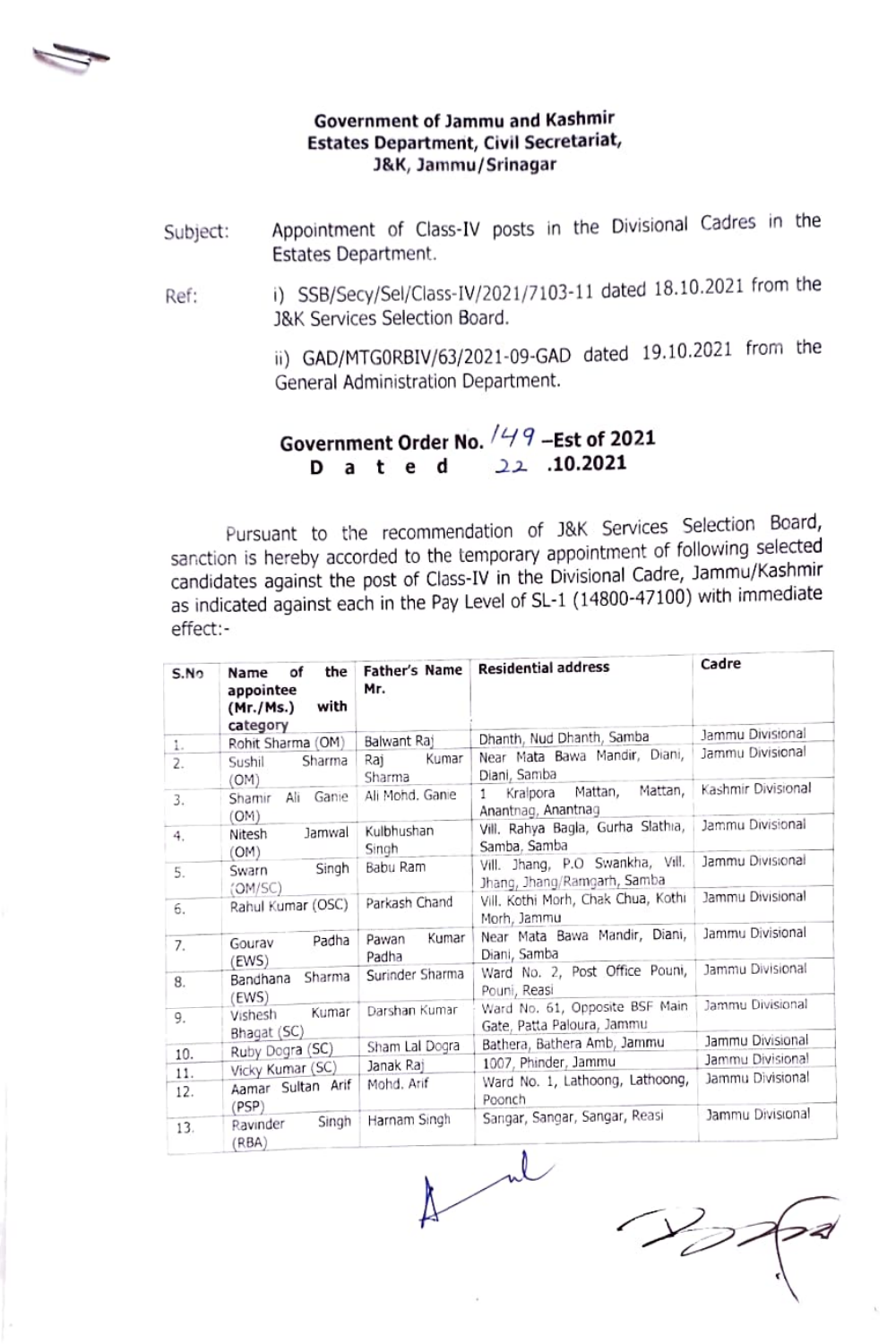| 14. | Mir<br>Yousuf<br>Asif<br>ST   | Mohammad<br>Yousuf Mir | Tangabatoo,<br>Tangabatoo,<br>Alas, Bandipora                                                    | Ajas   Kashmir Divisional |
|-----|-------------------------------|------------------------|--------------------------------------------------------------------------------------------------|---------------------------|
| 15. | Sharma<br>Abhishek<br>ALC/IB) | Chander<br>Shekher     | VPO Mawa, Tehsil Rajpura, Distt.   Kashmir Divisional<br>Mawa.<br>No.<br>Ward<br>Samba.<br>Samba |                           |

The appointee(s) shall report to the office of the concerned Deputy Director Estates within a period of 21 days from the date of issuance of this order and shall be allowed to join only on production of following documents/certificates (in original) to be verified subsequently

- Academic Qualification Certificate,  $\mathbf{I}$ .
- II. Date of Birth Certificate,
- Ill. Health Certificate from the concerned Chief Medical Officer of the District,
- 
- IV. Domicile Certificate,<br>V. No Loan Certificate under self employment scheme from the concerned DIC & Employment Department. V.

## The appointment of the appointee(s) shall be subject to the further conditions:-

- I. If on verification of the qualification Certificate/Experience Certificate (wherever applicable) are proved fake/forged by the concerned issuing authority, the claim of the applicable) are proved rate, longed by the content of the been cancelled ab-initio appointee for appointment as Class-IV shall be deemed to have been cancelled ab-initio and the legal acticn as warranted under rules shall be initiated against him//her,
- The appointee(s) shall furnish an undertaking in the shape of affidavit to the foilowing effect: II.
	- a. if on verification of the Qualification Certificate/Reserved Category Certificate, Date of Birth Certificate and other requisite documents from the concerned issuing authority are proved fake/forged, the claim of the appointee shall be deemed to have been cancelled ab-initio and the legal action as warranted under rules shall be initiated against him/her.
	- b. That the appointee(s) have no criminal records and also not facing any criminal proceedings in any court of law.
- Salary of the appointee(s) shall not be drawn and disbursed to them unless and until the III. Salary of the appointee(s) shall not be drawn and dispursed to them and<br>satisfactory report/genuineness in respect of (ii) (a&b) above is received.
- All these appointments shall be governed in terms of Jammu and Kashmir Probationer (Condition of service, Pay and Allowances) and Fixation of Tenure Rules, 2020 notified vide S.O 192 of 2020 dated 17.06.2021 read with S.0 193 dated 17.06.2021. The cadres allocated by appointing authority/JKSSB shall not be changed under any circumstances by any authority/department. V.
- The appointment shall be cancelled ab-initio, if it is found that the candidate is having V. higher qualification than the prescribed one at any stage later on, he/she shall also be liable for criminal prosecutions.

point of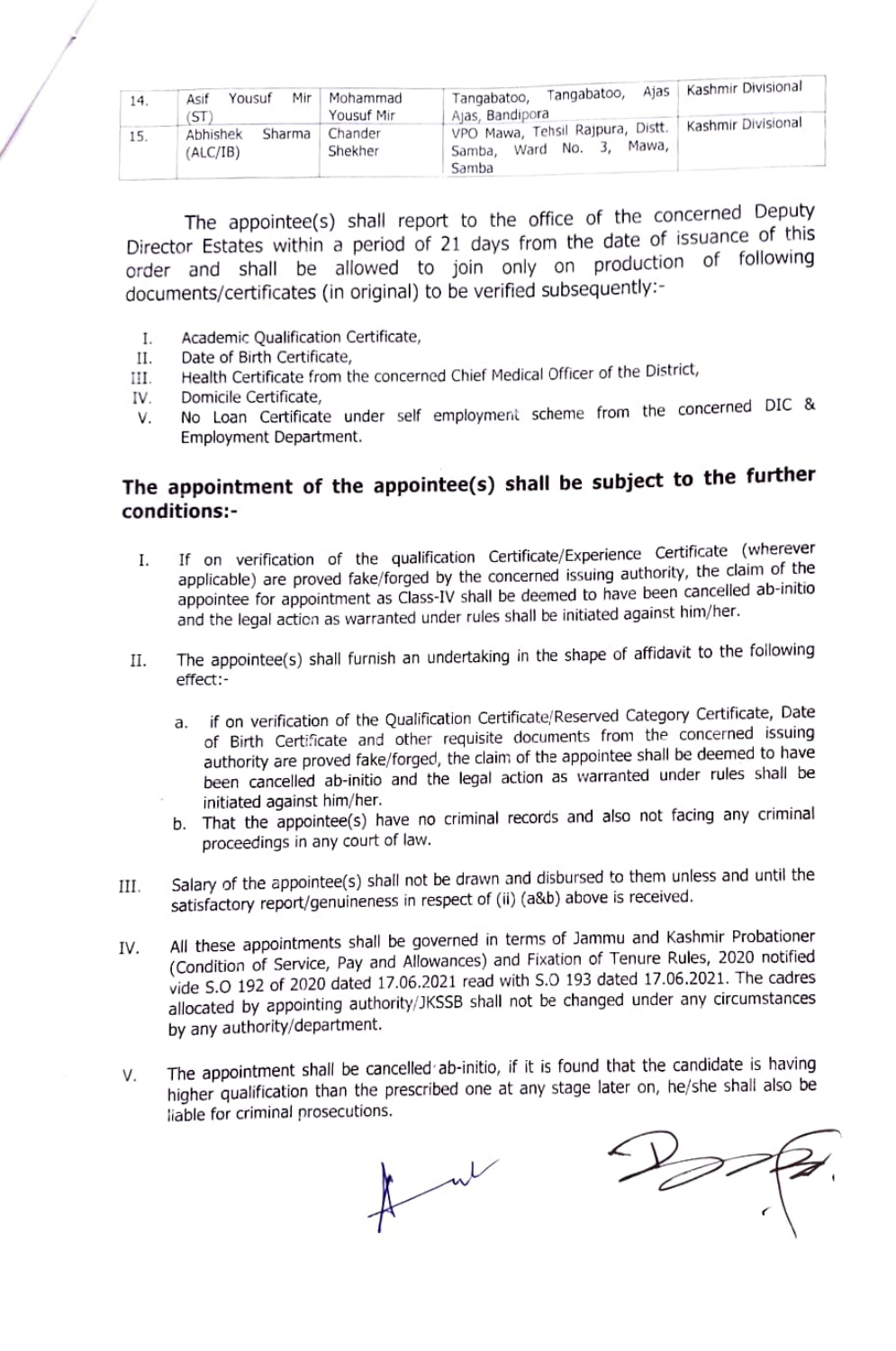- VI. If any candidate fails to join within a period of 21 (twenty one) days from the date of issuance of this order, he/she shall forego right to appointment which shall be deemed to have been cancelled without any further notice.
- The appointment orders is issued subject to outcome of any petition(s) pending in any Competent Court/Tribunal etc. on the subject. VIl.
- The inter-se seniority of the appointee(s) shall be as per the merit as it exist in the select list of their respective division. VIl.
	- IX. The appointee(s) shall furnish an undertaking as per the enclosed format.

### By order of Government of Jammu and Kashmir.

Sd/-

(Alok Kumar) IRS Principal Secretary to the Government

## EST-Estab/69/2021-04-Estates Dated22.10.2021

#### Copy to the:-

- 1. Principal Secretary to the Hon'ble Lieutenant Governor, J&K.
- 2. Joint Secretary (JK), Ministry of Home Affairs, Government of India.
- 3. Commissioner/Secretary to the Government, General Administration Department.
- 
- 4. Director Archives, Archaeology & Museums, J&K.<br>5. Deputy Director Estates, Kashmir/Jammu for information and necessary action. The copies of CID verification reports in respect of all above appointee(s) received through their respective Deputy Commissioners are also enclosed herewith.
- 6. Private Secretary to Chiet secretary, J&K.
- 7. Private secretary to Principal secretary to the Government, Estates Department.
- 8. Private Secretary to Director Estates, J&K for information.
- 9. 1/c Website, Estates bepartment.
- 10. Concerned.
- 11. Government Order file/Stock file.

(Braham Raj)

Assistant Director, Estates Department